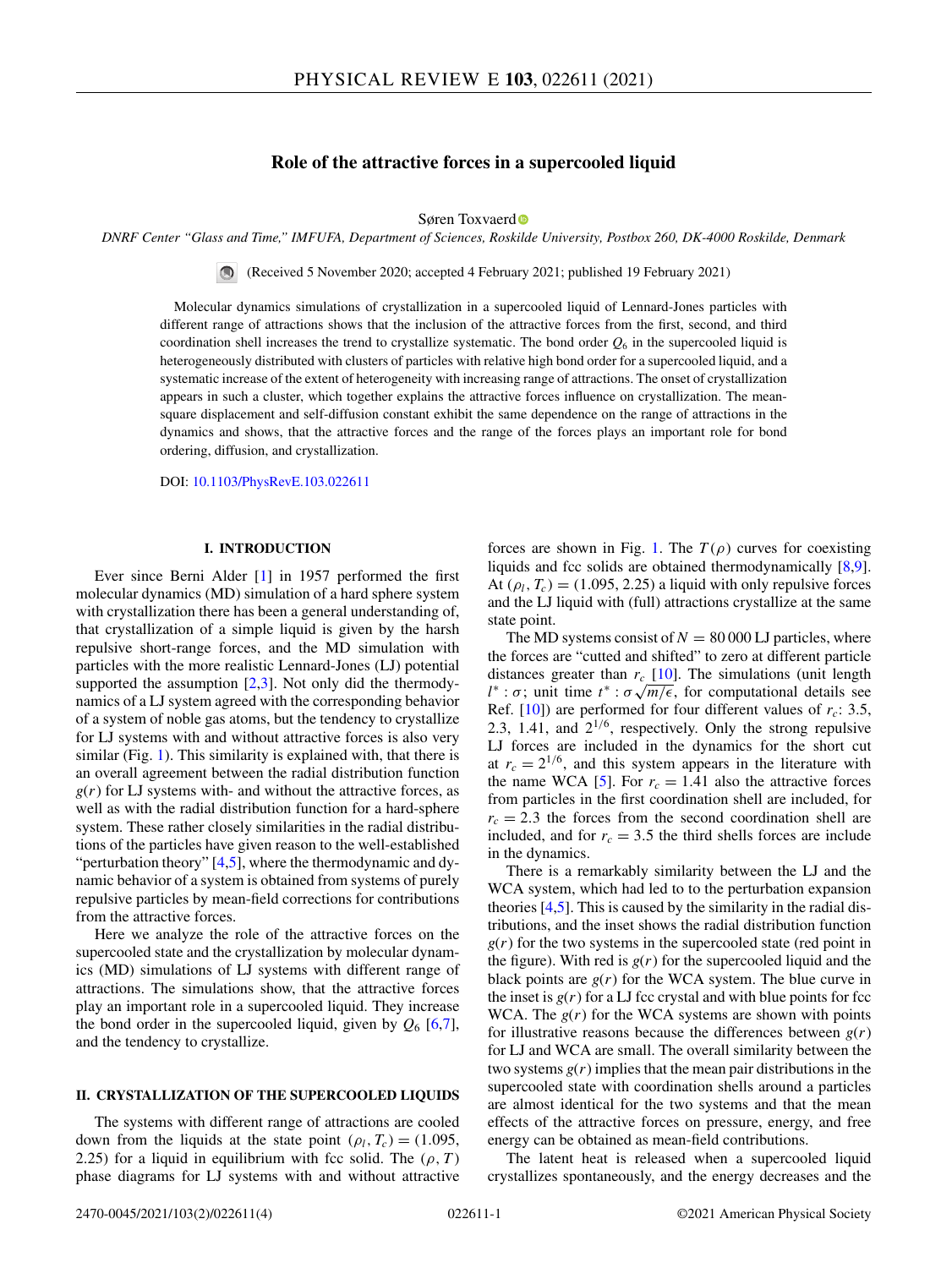<span id="page-1-0"></span>

FIG. 1. The liquid-solid phase diagram for a LJ and a WCA system. LJ: green is liquid in equilibrium with gas; red: liquid in equilibrium with fcc solid: blue. WCA: black is fluid in equilibrium with fcc solid: light blue. The systems are cooled down from liquids at ( $\rho$ , *T*) = (1.095, 2.25): black point to ( $\rho$ , *T*) = (1.095, 1.25): red point. Inset: The radial distribution functions  $g(r)$  at (1.095, 1.25). Red: Supercooled liquid, and with black points for WCA. Blue: fcc crystal and with blue points WCA.

temperature increases without a thermostat. In Ref. [\[11\]](#page-3-0) the effect of a thermostat on the spontaneous crystallizations in the big MD supercooled systems was investigated by performing ensemble simulations with and without a thermostat and with the conclusion that the intensive MD thermostat, as expected, had no effect on the onset of crystallization. The present (NVT) simulations are with a thermostat by which the latent heat is removed smoothly, and the energy per particle decreases during the spontaneous crystallization at the constant supercooled temperature (Fig. 2).

The systems are cooled down from liquids at the state point where the liquids are in thermodynamic equilibrium with fcc solid, and at the point on the coexisting phase lines where the lines for the two systems crosses each other, by which the degree of supercooling  $T/T_c = 1.25/2.25 = 0.556$  at the constant density ( $\rho_l = 1.095$ ) is the same for the systems. The systems crystallize, however, with different tendency as can be seen in Fig. 2.

Figure 2 shows the log time evolution of the energies per particle for systems in the supercooled state and for different values of  $r_c$ . The mean-field energies from particles in the interval  $[r<sub>c</sub>, 3.5]$  are added to the functions

$$
u(t) = u(t, r_c) + 2\pi \rho \int_{r_c}^{3.5} g(r)u_{\text{LJ}}(r)r^2 dr, \qquad (1)
$$

and the energies  $u(t)$  for different cuts of the forces are almost equal before the onset of crystallization in accordance with the perturbation theory. The time evolution is shown with a logarithmic timescale. With black lines are the WCA systems with only repulsive forces, and they were simulated  $\Delta t = 22000 (2.2 \times 10^7 \text{ time steps})$ . However, they remained in the supercooled state without crystallization. (The WCA systems were crystallized at a lower temperature  $T = 1.15$ .) The six blue curves denote  $r_c = 1.41$  with the attractive forces



FIG. 2. Energy per particle as a function of log time after the quench to the supercooled state. Black lines denote the systems with only repulsive forces (WCA). The six blue curves denote  $r_c = 1.41$ (with the attractive forces in the first coordination shell included); six green curves denote  $r_c = 2.3$  (with attractive forces also from second coordination shell); six red curves denote  $r_c = 3.50$  (with attractive forces also from third coordination shell).

in the first coordination shell included in the force, and they crystallized within the time interval [1200, 5000] after the supercooling. The green curves denote  $r_c = 2.3$  with attractive forces also from the second coordination shell, and they crystallized within the time interval [150, 1300]. The red curves denote  $r_c = 3.50$  with attractive forces also from the third coordination shell, and they crystallized within the time interval [80, 850]. These data indicate a logarithmic effect of the attractive forces on the stability of a supercooled liquid. The effect of the attractive forces for  $3.5 < r_c$  on the stability of the supercooled state was, however, not investigated due to a lack of computer facilities for these very demanding simulations.

(The energies after the crystallization are rather different. In general a hard-sphere system as well as a LJ system crystal-lizes with polymorphism [\[12–14\]](#page-3-0) to different polycrystalline fcc states with different mean energy per particles [\[11\]](#page-3-0), as also seen in Fig. 2.)

The sensitivity of the range of attractions to the ability to crystallize is surprising given that the pair distributions of the different systems are very similar in the supercooled state as well as in the crystalline state. In the classical nucleation theory the size of the critical nucleus is the size, where the gain in free energy by an increase of particles in the crystal nucleus equals the cost of the increasing surface free energy, and these excess free energies should not be sensitive to the range of attractions due to the similarities in  $g(r)$ . But the distribution of bond order  $Q_6$  for the particles is sensitive to the range of the attractive forces.

A supercooled LJ liquid is characterized by a heterogeneous distribution of bond order, given by  $Q_6$  [\[11\]](#page-3-0). Here we will argue that it is the attractive forces impact on the extent of the heterogeneity of the bond order, which causes the difference in the tendency to crystallize. The distribution  $P(Q_6)$  of bond order  $Q_6(i)$  for the particles *i* in the LJ supercooled state is shown in Fig. [3](#page-2-0) and with an inset, which shows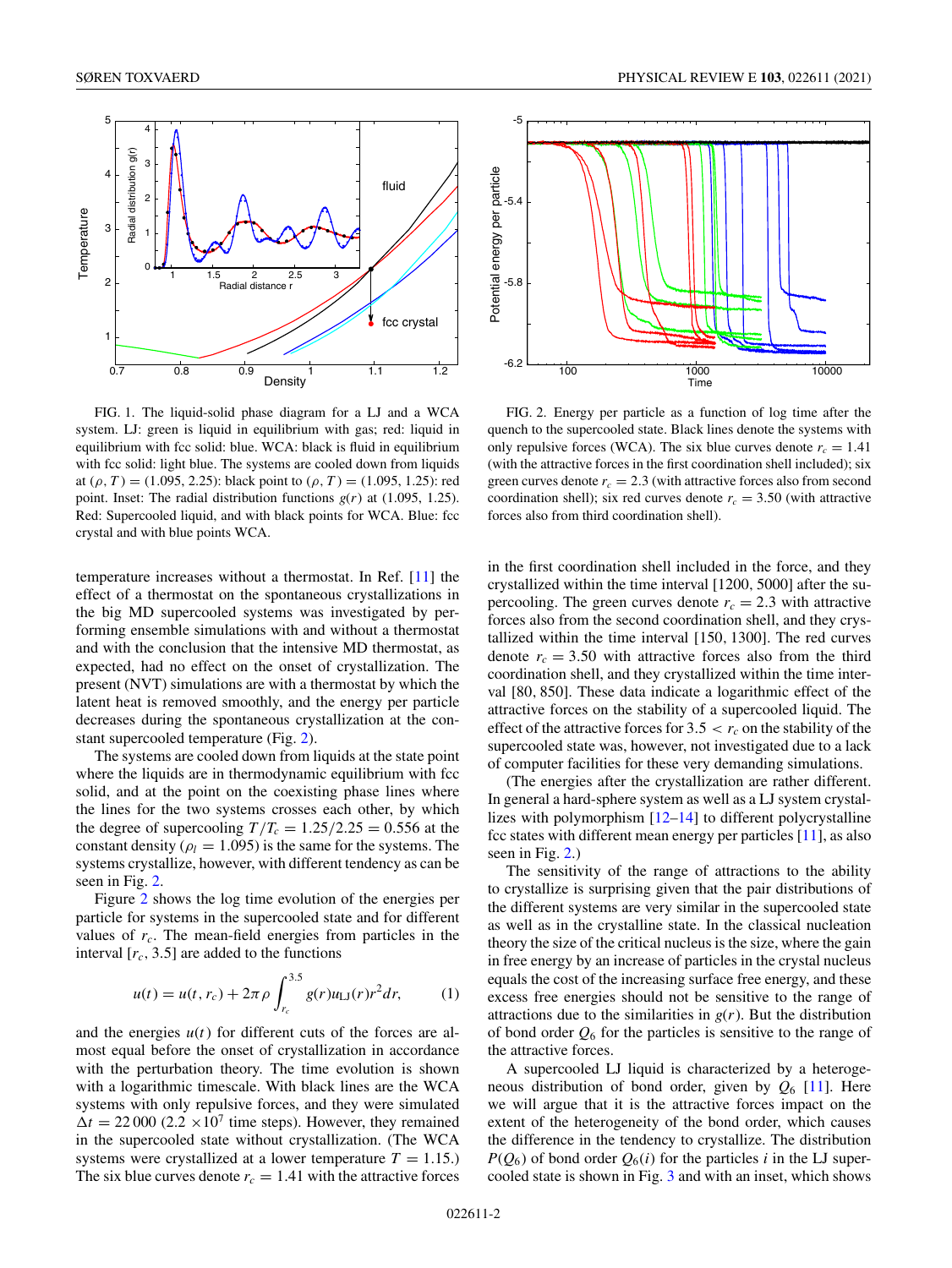<span id="page-2-0"></span>

FIG. 3. Probability distribution  $P(Q_6)$  of bond order  $Q_6$  in the supercooled state. Red: LJ supercooled liquid with  $r_c = 3.5$ ; black: supercooled WCA fluid; blue: fcc LJ with  $r_c = 3.5$ ; light blue: WCA fcc. Inset:  $log(P)$  in the interval  $Q_6 \in [0.30, 0.40]$ .

the log distributions in the bond-order interval for which the particles with these bond order are heterogeneous distributed. As in Ref. [\[11\]](#page-3-0) there is an overlap in the distributions in supercooled liquid and in fcc crystal in this  $P(Q_6)$  interval  $Q_6 \in [0.35, 0.38]$ . In Ref. [\[11\]](#page-3-0) we found that the particles with a relative high liquid bond order  $Q_6 > 0.25$  were heterogeneous distributed and with some particles with bond order  $Q_6$  > 0.35. Furthermore, the critical crystal nucleus appeared in such a domain and with mean bond order  $\langle Q_6 \rangle \approx 0.38$ , which is significantly less than the bond order in the fcc crystal at the same state point.

The number of clusters with *N* particles with a bond order  $0.25 < Q_6$  are shown in the next figure. [A particle *i* in a cluster with  $Q_6(i) > 0.25$  is close to  $(r_{ij} < 1.41)$  at least one other particle *j* in the cluster.] The distributions are obtained for the supercooled state as the mean of 200 independent determinations, and the inset shows the number of discrete and rare events of bigger clusters. The figure shows two things. For the first there is a crucial difference between the purely repulsive force system (WCA) and the systems with attractive forces which all exhibit big clusters with high liquid bond order. And, second, the inset shows that although the three distributions with different range of attractions looks pretty similar, there appears occasionally a much bigger clusters for the systems with long-range attractions.

The mean-bond order  $\langle Q_6 \rangle = 0.390$  in the critical nucleus is much less than in an ordered fcc crystal and the size of critical nuclei is the same for the three ranges of attractions. The extension of domains with relative high bond order varies, however, with the range of the cut (Fig. 4), and the critical nuclei appear in a domain with high bond order. So the extent of the heterogeneous distribution of high bond order in the supercooled liquid and thereby the probability to obtain a critical nucleus can explain the observed differences in the tendency to crystallize.

The critical nucleus were determined as described in Ref. [\[11\]](#page-3-0). Figure 5 shows a representative example of the time evolution of the number of particles  $N(t)$  in the biggest cluster,



FIG. 4. Distributions (logarithmic) of clusters of *N* particles with  $Q_6$  > 0.25 in the supercooled LJ liquids. Red: The LJ system with  $r_c = 3.5$ ; green:  $r_c = 2.3$ ; blue:  $r_c = 1.41$ ; black:  $r_c = 2^{1/6}$  (WCA). Inset: The discrete distributions of big clusters (with points).

and with the mean bond order in the inset of the figure. The estimated critical sizes  $\langle N_c \rangle$  with the bond order  $\langle Q_6 \rangle$  for the simulations are as follows:

$$
r_c = 1.41 : \langle N_c \rangle = 73 \pm 3 \text{ and } \langle Q_6 \rangle = 0.390 \pm 0.007
$$
  
\n $r_c = 2.30 : \langle N_c \rangle = 73 \pm 5 \text{ and } \langle Q_6 \rangle = 0.389 \pm 0.001$   
\n $r_c = 3.50 : \langle N_c \rangle = 73 \pm 6 \text{ and } \langle Q_6 \rangle = 0.392 \pm 0.007.$ 

The existence of "dynamic heterogeneity" in supercooled liquids have been known for a long time [\[15–17\]](#page-3-0), and in Ref. [\[11\]](#page-3-0) is was linked to the bond ordering in subdomains. If so, then the viscosity and particle diffusion should be different for domains with relative low bond order compared with subdomains with relative high bond order. This is, however,



FIG. 5. An example of the number  $N(t)$  of particles in the biggest cluster of particles *i* with  $Q_6(i) > 0.25$ . The figure shows  $N(t)$  at the onset of crystallization for a system with  $r_c = 2.3$  (the green curve to the right in Fig. [2\)](#page-1-0). The inset shows the mean bond order in the cluster. The arrows point to the time where the critical nucleus appears with  $N_c = 0.67$  and  $\langle Q_6 \rangle = 0.3938$ .